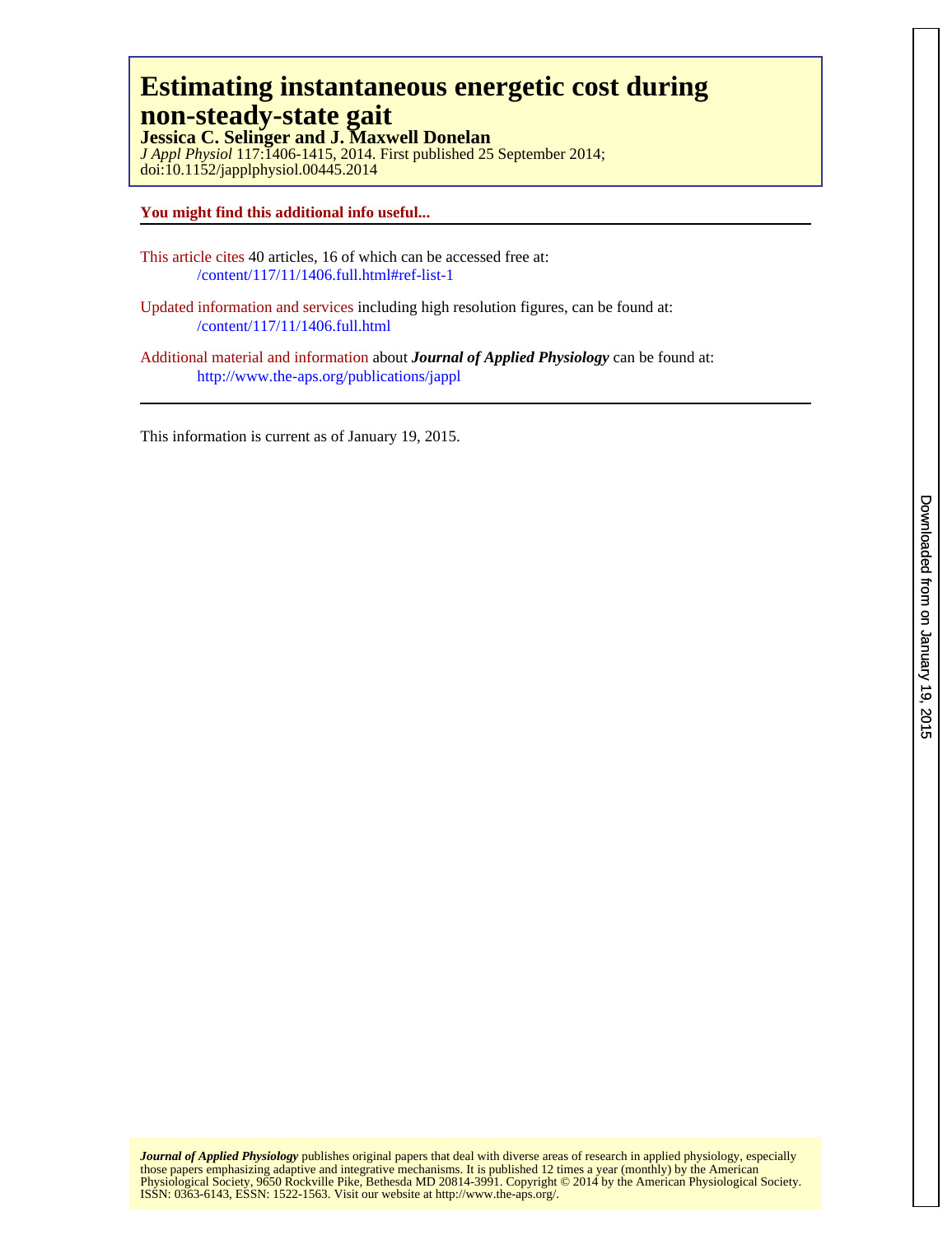# Estimating instantaneous energetic cost during non-steady-state gait

# **Jessica C. Selinger and J. Maxwell Donelan**

*Department of Biomedical Physiology and Kinesiology, Simon Fraser University, Burnaby, Canada*

Submitted 27 May 2014; accepted in final form 24 September 2014

Selinger JC, Donelan JM. Estimating instantaneous energetic cost during non-steady-state gait. *J Appl Physiol* 117: 1406–1415, 2014. First published September 25, 2014; doi:10.1152/japplphysiol.00445.2014.—Respiratory measures of oxygen and carbon dioxide are routinely used to estimate the body's steady-state metabolic energy use. However, slow mitochondrial dynamics, long transit times, complex respiratory control mechanisms, and high breath-by-breath variability obscure the relationship between the body's instantaneous energy demands (instantaneous energetic cost) and that measured from respiratory gases (measured energetic cost). The purpose of this study was to expand on traditional methods of assessing metabolic cost by estimating instantaneous energetic cost during non-steady-state conditions. To accomplish this goal, we first imposed known changes in energy use (input), while measuring the breath-by-breath response (output). We used these input/output relationships to model the body as a dynamic system that maps instantaneous to measured energetic cost. We found that a first-order linear differential equation well approximates transient energetic cost responses during gait. Across all subjects, model fits were parameterized by an average time constant  $(\tau)$  of 42  $\pm$  12 s with an average  $R^2$  of 0.94  $\pm$  0.05 (mean  $\pm$  SD). Armed with this input/output model, we next tested whether we could use it to reliably estimate instantaneous energetic cost from breath-by-breath measures under conditions that simulated dynamically changing gait. A comparison of the imposed energetic cost profiles and our estimated instantaneous cost demonstrated a close correspondence, supporting the use of our methodology to study the role of energetics during locomotor adaptation and learning.

energetics; gait; adaptation; indirect calorimetry; metabolic cost

STEADY-STATE measurements of metabolic energetic cost have provided valuable insight into why and how we walk the way we do. Energetic cost, in this context, refers to the input energy required to power the cellular processes underlying the body's movement. This energy is liberated from glucose, fats, and other stored foodstuffs in a reaction that requires oxygen and produces carbon dioxide (2). Consequently, energetic cost is typically measured indirectly by quantifying the oxygen and carbon dioxide in respiratory gases (1, 18). These measurements have demonstrated that we select the most fundamental characteristics of our gait—such as speed, step frequency, and step width—so as to minimize energetic cost per distance travelled (4, 5, 8, 9, 19, 25, 31, 37, 38, 42). Cost measurements have also allowed the quantification of energetic penalties imposed by various gait disabilities, and the evaluation of the effectiveness of rehabilitation interventions at mitigating these added costs (5, 37, 38). Equipment and wearable devices, be it backpacks (12, 17), prosthetics (27, 43), orthoses (10, 26), or running shoes (6), have been assessed, iteratively designed, and ultimately improved based on cost measurements.

The relationship between the body's instantaneous energy demands (instantaneous energetic cost) and that measured from respiratory gases (measured energetic cost) is complicated. Consider, for example, oxygen consumption measured at the mouth. Muscles meet their instantaneous energy demands for force generation using ATP, a form of stored energy. While ATP is immediately replenished using another form of stored energy, creatine phosphate, the mitochondrial dynamics that use oxygen and foodstuffs to replenish creatine phosphate are rather slow (7, 24, 32). There are still further delays before mitochondrial oxygen consumption is reflected in respiratory gases due to blood circulation from muscle to lungs (14), oxygen exchange between the blood and the lungs, and then lung ventilation itself. The relationship between instantaneous and measured cost cannot be determined by simply adding up these component time delays because blood gases are under tight neural control (30), and these controllers impose their own dynamics. For example, rapid increases in ventilation are often seen at the onset of exercise (30), preloading the body in anticipation of future mitochondrial oxygen requirements. Consequently, energetic cost as measured at the mouth can occur in advance of any actual energy use by muscle. An additional complicating factor is the discrete nature of breathing: while muscles may be continuously consuming the body's oxygen, the lungs only replenish oxygen with each breath and each breath may be of drastically different volume. Irregularities in both depth and timing of breaths create noisy breathby-breath estimates of energetic cost that do not reflect true fluctuations in muscle energy use (15, 22). In summary, the relationship between instantaneous and measured energetic cost is complicated by mitochondrial dynamics, body transit delays, and respiratory control mechanisms, and then further obscured by high breath-by-breath variability.

It is due to these complexities that energetic cost is traditionally only measured during long bouts of constant-intensity conditions. By discounting non-steady-state regions of cost measurements, the rate at which the oxygen is entering the body is allowed to reach equilibrium with the rate at which cellular processes are consuming it. By averaging over minutes of data, high breath-by-breath "noise" is overcome and the measured energetic cost then accurately matches the instantaneous energetic cost. While these processing techniques have served us well over the past century, they restrict the research questions that can be effectively answered. Long-duration steady-state conditions, such as those experienced on a treadmill, are the exception rather than the norm during real-world walking  $(3, 23)$ . In truth, we are continually adjusting our gait to meet the demands of a changing environment, and the energetic cost under these real-world conditions is essentially unknown.

Here, we expand on traditional methods of assessing energetic cost with the primary purpose of developing a technique to estimate instantaneous energetic cost during non-steady-

Address for reprint requests and other correspondence: J. C. Selinger, Simon Fraser Univ., Biomedical Physiology and Kinesiology, Shrum Science Center-Bldg. K, 8888 Univ. Dr., Burnaby, BC, Canada V5A1S6 (e-mail: [jessica\\_selinger](mailto:jessica_selinger@sfu.ca) [@sfu.ca\)](mailto:jessica_selinger@sfu.ca).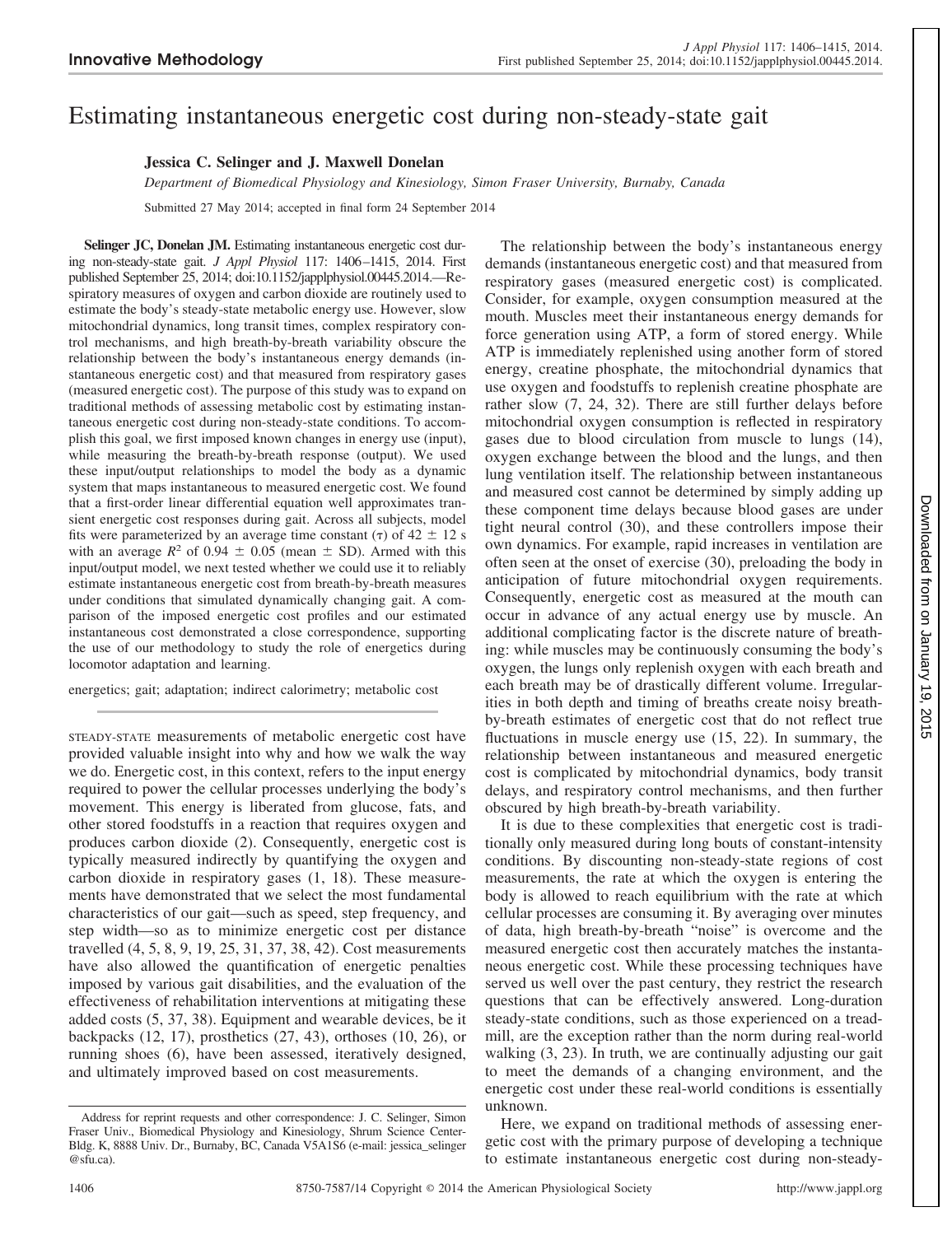Estimating Instantaneous Energetic Cost • *Selinger JC et al.* 1407

state gait. We first characterized the dynamic relationship between instantaneous and measured energetic cost. To accomplish this, we enforced known changes in instantaneous energy use (input)— by prescribing changes to subjects' walking speed and step frequency—and measured the respiratory responses in measured energetic cost (output; Fig. 1*A*). We then modeled the body as a dynamic system that maps instantaneous to measured energetic cost (Fig. 1*B*). Next, we used this model to test two approaches for estimating instantaneous energy use from respiratory measures. The inverse model approach is perhaps the most intuitive: the actual measured energetic cost is smoothed and then passed through the inverse of the identified model to produce an estimate of the instantaneous energetic cost (Fig. 1*C*). The forward model approach estimates instantaneous energetic cost as the input that when passed forward through the identified model produces an estimate of measured cost that best fits the actual measured energetic cost response (Fig. 1*D*). We have chosen to present both approaches, as each has distinct strengths and limitations, and for particular study designs, one may be better suited than the other.

## **METHODS**

Simon Fraser University's Office of Research Ethics approved the protocol, and participants gave their written, informed consent before experimentation.

*Enforcing rapid changes in instantaneous energetic cost.* Ten adult subjects (body mass:  $67.1 \pm 6.0$  kg; height:  $173.7 \pm 5.2$  cm; mean  $\pm$ SD) with no known musculoskeletal or cardiopulmonary impairments participated in these experiments. Subjects were instrumented with indirect calorimetry equipment (VMax Encore Metabolic Cart, Via-Sys), and all walking was performed on an instrumented treadmill (FIT, Bertec, MA). To habituate subjects to the experimental set-up, they walked at a range of treadmill walking speeds (0.75, 1.00, 1.25, 1.5, and 1.75 m/s) for a minimum of 10 min at each speed (33, 35, 36). Subjects next completed a series of enforced rapid changes in gait. The treadmill speed (walking speed) and metronome frequency (step frequency) were rapidly and simultaneously increased or decreased using custom-written software (Simulink Real-Time Workshop, Mathworks) to evoke a step-like change in instantaneous energetic cost (Fig. 1*A*). We chose to not only alter speed, but also step frequency because people often take tens of seconds to adjust their step frequency to steady state following perturbations in treadmill walking speed (29, 35). Metronome frequency was set at the subjects' preferred step frequency at each speed, defined as the average step frequency during the final 3 min of walking in the habituation trials. Step frequency for an individual step was calculated as the inverse of the time between foot contact events, identified from the characteristic rapid fore-aft translation in ground reaction force center of pressure (34). The treadmill speed alternated between 6-min periods at a base speed of 1.25 m/s and 6-min periods above or below this base speed (1.5 or 1.75 m/s, and 0.75 and 1.00 m/s, respectively). This resulted in eight different changes or gait (conditions), including step-like changes up-to and down-from the nonbase speeds of 0.75, 1.00, 1.5, and 1.75 m/s. Speed presentation order was randomized. We designed these changes to have differing direction (increase or decrease in speed) and magnitude (absolute speed change of 0.25 or 0.50 m/s) to test if the identified energetic cost dynamics differed across conditions. To compensate for the variable nature of breath-by-breath measurements and to further control for order effects, we had subjects complete a second day of testing in which they repeated the enforced gait changes twice with a newly randomized order, giving us a total of three repeats for each of the eight conditions. Subjects walked for less than 2 h/day to reduce fatigue effects.

**A Experimental Set-Up**











## **D Estimating Instantaneous Energetic Cost using the Forward Model Approach**



*optimize input parameters*

Fig. 1. Experimental design. *A*: experimental set-up. To evoke known changes in instantaneous energetic cost, subjects' walking speed (treadmill speed) and step frequency (metronome frequency) were enforced, and the resulting breathby-breath energetic cost response was measured using indirect calorimetry. *B*: we then modeled the relationship between instantaneous energetic cost (input) and measured energetic cost (output). Using this model we estimated instantaneous energetic cost from the measured energetic cost response using 2 approaches. *C*: when using the inverse model approach, noisy output data were fit with a constrained polynomial, which was then passed through the inverse of our identified model to produce an estimate of instantaneous energetic cost. *D*: when using the forward model approach, we assumed the general shape of the input profile is known and described it by a set of parameters, which were then optimized so that the input profile, when runs forward through our identified model, generated an output profile that best fit our measured output. Gray shaded boxes have been used to highlight what parameters were optimized for each processing technique.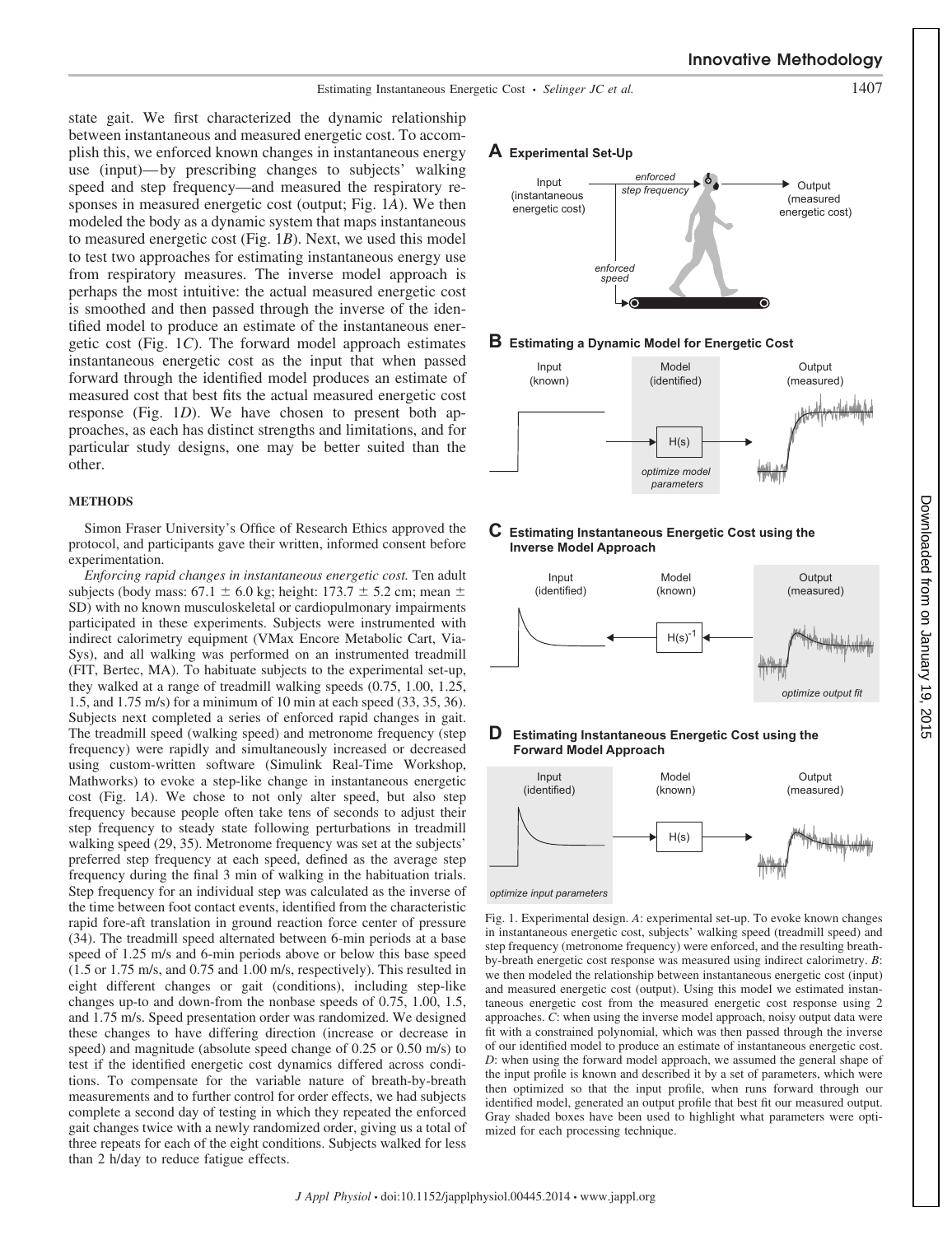*Modeling the relationship between instantaneous and measured energetic cost.* Whipp and colleagues have previously modeled ventilatory gas dynamics during non-steady-state cycling (16, 41). Given step-like changes in work rate, they found that for some conditions, the oxygen uptake and carbon dioxide output could be adequately described by first-order differential equations with an accompanying time delay. Here, we use their model as a starting point for our modeling efforts while recognizing that gas kinetics during walking and cycling are not constrained to have identical dynamics. We modeled the relationship between the instantaneous energetic cost (our input) and the measured cost (our output) as a single dynamic process comprising a time-delayed first-order linear ordinary differential equation. The mathematical representation of this model expressed in the frequency domain takes the form:

$$
Y(s) = H(s)X(s),\tag{1}
$$

where

$$
H(s) = \frac{A}{\tau s + 1} e^{-\delta s},\tag{2}
$$

 $X(s)$  is the input instantaneous energetic cost, and  $H(s)$  is the output measured energetic cost. The parameter  $\tau$  is a time constant characterizing the rate of change, *A* represents the amplitude of the change, and  $\delta$  is a fixed time delay between energy use by muscle and that which we measure at the mouth. One may understand this model as a low-pass filter, where a rapid change in input (instantaneous energetic cost) will result in a slow and smoothed output response (measured energetic cost), and the amount of slowing and smoothing will increase with the magnitude of  $\tau$ . Thus, if one were to see very quick changes in measured respiratory energetic cost, it would mean there was an exceptionally large and rapid change in the underlying instantaneous energetic cost. One might also understand this model in terms of its response to a step input, where the produced response would take the form of an exponential rise to steady state with a delay between the step input and the beginning of the response. The larger the value of  $\tau$ , the longer the time required for the exponential rise.

To fit this model to our data, we analyzed 3 min of metabolic data prior to each gait change and 6 min of data following the gait change. The magnitude of each trial was normalized to unity to allow us to compare and average gait changes of differing magnitude and direction. To accomplish this normalization, we first subtracted the steadystate value before the gait change (the average of *minutes*  $-3$  to *0*) and then divided by the amplitude of the change (the average of *minutes 3* to *6*). Note that this normalization process does not affect any dynamics in the measured cost response. To solve for our unknown model parameters  $(\tau$  and  $\delta)$ , we used weighted least-squares optimization to minimize the residuals between our model and measured data. The optimization uses the Levenberg-Marquardt algorithm and was implemented with MATLAB's *nlinfit* function. Due to prior normalization, best-fit amplitudes had a value of  $1(A = 1)$ . To avoid

known convergence issues with delayed dynamic models (21), we visually confirmed the accuracy of the fitted time delays. We assessed the goodness-of-fit of our estimated parameters by calculating the *R2* value between the model and our measured data. As a test of model sufficiency we also evaluated whether the addition of a second process, modeled as an additional time-delayed first-order linear differential equation, produced a better fit to our data.

To test whether the same model holds regardless of magnitude or direction, for each subject we first separately fit our model to all trials of the same direction (increase or decrease in speed) or magnitude (absolute speed change of 0.25 or 0.50 m/s) and tested for differences using a Student's paired *t*-test. For all tests, we accepted  $P < 0.05$  as statistically significant. For each subject, we also performed cross validations by fitting the increase in speed trials with the model parameters solved from the decrease in speed trials (and vice versa), as well as the 0.25 m/s magnitude trials with the parameters solved from the 0.50 m/s magnitude trials (and vice versa).

*Estimating instantaneous energetic cost during dynamically changing gait.* We next assessed if the subject-specific models that we previously identified could be used to estimate instantaneous energetic cost from measured breath-by-breath energetic cost. To accomplish this, we had four representative subjects (body mass  $69.5 \pm 9.8$  kg; height 175.2  $\pm$  2.1 cm; mean  $\pm$  SD) return for a third and fourth day of testing. Our goal was to enforce instantaneous energetic cost profiles that differed from those upon which our model was based. To design varying instantaneous energetic cost input profiles, we leveraged the fact that subject's energetic cost will increase as their step frequency deviates from preferred (20, 31). To quantify this relationship, on the third testing day our test subjects walked on the treadmill at 1.25 m/s for 6 min at nine enforced step frequencies that were at, above, and below preferred  $(0, \pm 5, \pm 10, \pm 15, \pm 20\%$  deviation from preferred step frequency). For each enforced step frequency, we took an average of the final 3 min of steady-state energetic cost data, leaving us with nine data points that we then fit with a cubic polynomial (Fig. 2*B*). Note that during these steady-state regions, the average measured energetic cost is equivalent to the average instantaneous energetic cost, as the gas exchange measured at the mouth has reached equilibrium with the gas exchange occurring at the muscle tissue level.

Next, the solved polynomial was used to design step frequency profiles that, at constant treadmill speed of 1.25 m/s, would evoke three distinct input muscle energy use profiles: a step, a ramp, and an adaptation profile (Fig. 2*A*). The step profile, although the same shape as the original input profile on which we based our model, imposed different physical constraints on the subject, as treadmill speed was held constant and only step frequency was rapidly increased. The profile was designed to produce a final steady-state magnitude change of  $\sim$  1 W/kg. The ramp profile was markedly different from that of the step in that step frequency was gradually increased over the course of minutes, again resulting in a final magnitude change of  $\sim$  1 W/kg. The

Fig. 2. *A*: we sought to enforce 3 differing but known input changes in instantaneous energetic cost. *B*: to identify what step frequency profiles would evoke these desired changes in instantaneous energetic cost, we identified each subject's relationship between energetic cost and deviation from preferred step frequency. *C*: using the solved relationship between energetic cost and step frequency, we designed step frequency profiles that would evoke our desired change in instantaneous energetic cost. The black line illustrates the step frequency commanded with a metronome, and the gray line illustrates the subjects actual step frequency.

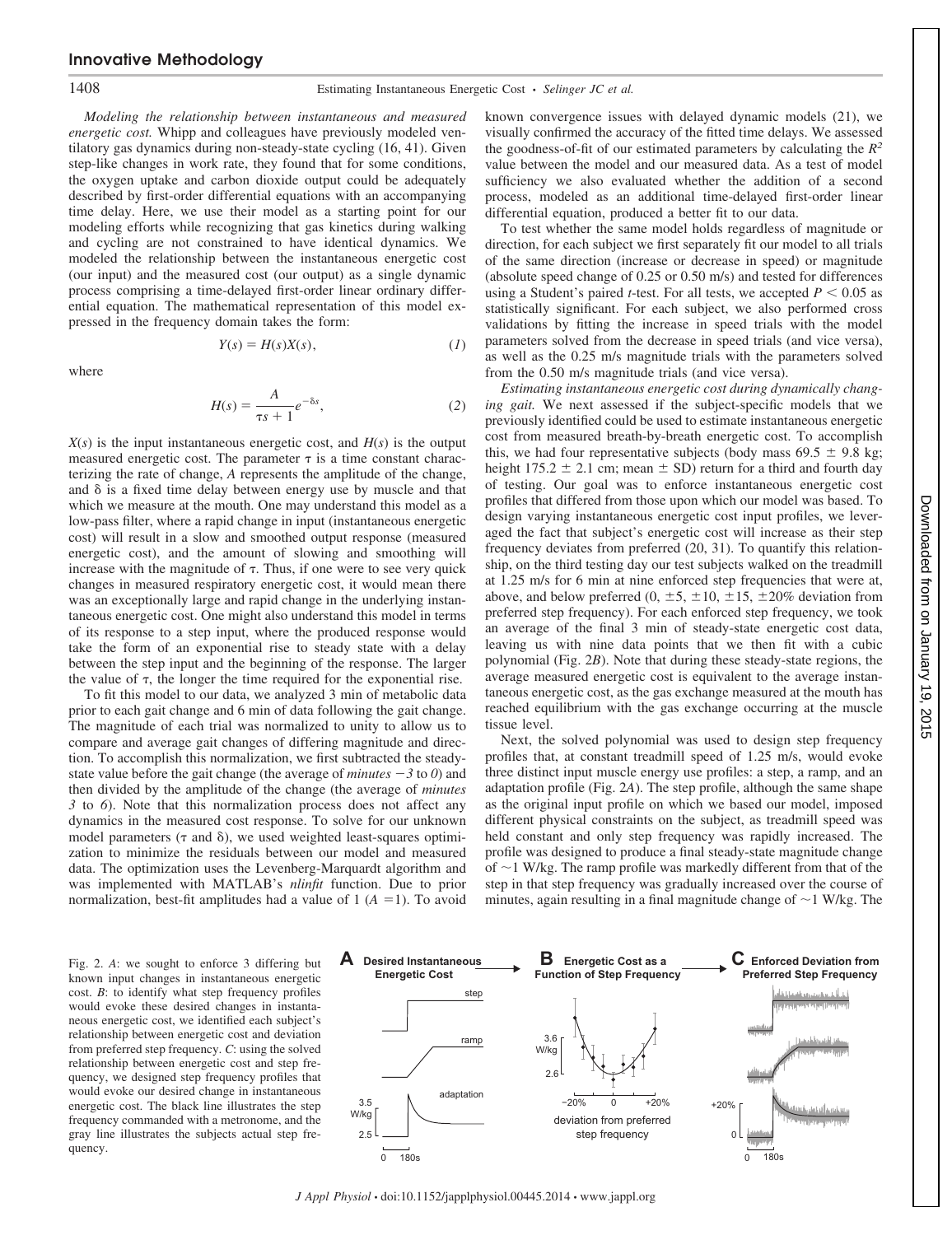### **RESULTS**

adaptation profile was designed to mimic a fast adaptation, where a subject's instantaneous energetic cost may initially step up in response to a perturbation and then rapidly decay. For our adaptation profile, cost was stepped up by  $\sim$  1.3 W/kg and then decayed with a time constant of 60 s to a final steady state that was  $\sim$  0.3 W/kg above the initial steady state. For each trial, treadmill speed was held constant at 1.25 m/s and the subject was asked to match their steps to the changing metronome frequency (Fig. 2*C*) while we measured energetic cost. The subjects completed three repeats for each input profile shape in randomized order on the fourth testing day.

We then used two different approaches to estimate instantaneous energetic cost from measured cost, each approach having distinct strengths and drawbacks. Recall that for each subject, we have solved for an individualized model that maps instantaneous to measured energetic cost. Therefore, the inverse of this model will do the opposite: map measured to instantaneous energetic cost. This is the basis of our inverse model approach (Fig. 1*C*). By passing a subject's measured energetic cost data through their inverse model, we can directly compute the instantaneous energetic cost. However, it was necessary to first smooth the measured data. Passing unsmoothed data through the inverse model, which functions like a high-pass filter, would effectively amplify high-frequency components in the measured signal, and these high-frequency components tend to be dominated by the breath-by-breath noise. Although a low-pass filter could be used to first attenuate noise, it would indiscriminately attenuate all high-frequency inputs, which may include rapid changes in instantaneous energetic cost that we are seeking to identify. Instead, to estimate the shape of the underlying energetic cost profiles, less the noise, we fit each trial of measured data with polynomials. A constrained least-squares optimization, implemented using MATLAB's *lsqlin* function, was used to solve for the best-fit polynomial parameters. Polynomial order was set such that no systematic pattern was observed in the residuals. The fitted curve was required to pass through the initial steady-state value (0 after normalization) at the point of perturbation and had to reach steady state (1 after normalization) in the last 3 min of the trial. These constraints are reasonable given that the prescribed step frequencies were at steady state during these regions. We did not constrain the initial slope of the polynomial allowing for rapid initial changes in the smoothed cost.

Our forward model approach can be used in situations where the experimenter has a good first approximation of the shape of the instantaneous energetic cost profile (Fig. 1*D*). This shape is described with a set of parameters that are then optimized so that the generated input profile, when run through the subject-specific model, produces an estimate of measured cost that best fits the actual measured energetic cost response. We used a Nelder-Mead Simplex method, implemented with MATLAB's *fminsearch* function, to solve for the optimal parameter values. For the step input, a single parameter was optimized: the time of onset of the step. For the ramp input, two parameters were optimized: the time of onset and the time of offset of the ramp, which together dictate the slope of the ramp. For the adaptation input, three parameters were optimized: the time of onset, the amplitude of the peak, and a decay constant. Note that the initial and final steady-state amplitudes were not optimized, as normalization fixes them at 0 and 1, respectively.

The inverse and forward model approaches where applied to individual repeats of the step, ramp, and adaptation profiles for each subject, as well as average profiles, which were produced by averaging the measured energetic cost data across the three repeats of a given profile prior to applying the inverse model or forward model approach. We also averaged data across all four subjects and again applied the inverse and forward model approach, this time using the average model parameters across our four subjects. In all cases, we assessed the goodness-of-fit between model-produced estimates of instantaneous energetic cost and the enforced instantaneous energetic cost profile by calculating an  $R^2$  value for each approach.

We found that the dynamic relationship between instantaneous energetic cost and measured energetic cost could be modeled using a first-order linear ordinary differential equation (*Eq. 2*). We first tested whether this simple model held irrespective of the direction and magnitude of the change in gait. For each subject, we grouped across all trials of the same direction and found that the time constants describing both increases and decreases in speed were similar in magnitude and not statistically different ( $P = 0.500$ , Table 1). We found the same pattern when we grouped trials of the same magnitude and compared responses to 0.25 m/s speed changes to those induced by 0.50 m/s speed changes  $(P = 0.094,$  Table 1). When the increase in speed trials was fit with the time constant solved from the decrease in speed trials (and vice versa), and the 0.25 m/s magnitude trials with the time constant solved from the 0.50 m/s magnitude trials (and vice versa),  $R^2$  values, averaged across subjects, remained above 0.85. Because the underlying dynamics did not depend strongly on the magnitude or direction of the change in gait, in subsequent analyses all trials for an individual subject are grouped together before fitting.

Our model described the dynamics of respiratory metabolic cost reasonably well for most subjects. Compared with the average response, the model accounted for 82–99% of the measured variability (Fig. 3). Adding a second dynamic process, modeled as an additional time-delayed first-order linear differential equation, did not appreciably improve our fits; no improvement was visually evident and on average only an additional  $0.9\% \pm 1.0\%$  of the variability was explained (mean  $\pm$  SD).

Across all subjects, model fits yielded an average time constant  $\tau$  of 41.8  $\pm$  12.1 s (mean  $\pm$  SD). This means that 95% of the response to a step-like change in input is completed within three time constants, or  $125.4 \pm 36.3$  s (mean  $\pm$  SD). We did not identify time delays  $(\delta)$  that were discernable from zero for any of the 10 subjects. Due to normalization, all amplitudes *A* displayed in Fig. 3 have a value of 1. Therefore, the mathematical representation of our model (*Eq. 2*) simplifies to a transfer function of the form:

$$
H(s) = \frac{1}{(\tau s + 1)}\tag{3}
$$

Using the time constants we measured for each subject, this model enabled accurate subject-specific estimates of instantaneous energetic cost from respiratory energetic cost measures. Using both our inverse and forward model approaches, we

Table 1. *Time constants and model fits for changes in gait of different direction and magnitude, averaged across subjects*

| Change in Gait     |       | Time Constant, s | Fit. $R^2$ |           |
|--------------------|-------|------------------|------------|-----------|
|                    | Mean  | <b>SD</b>        | Mean       | <b>SD</b> |
| Direction up       | 38.04 | 8.52             | 0.87       | 0.10      |
| Direction down     | 44.97 | 17.43            | 0.89       | 0.10      |
| Magnitude 0.25 m/s | 42.64 | 18.94            | 0.87       | 0.08      |
| Magnitude 0.50 m/s | 41.85 | 9.71             | 0.93       | 0.07      |
| All                | 41.78 | 12.05            | 0.94       | 0.05      |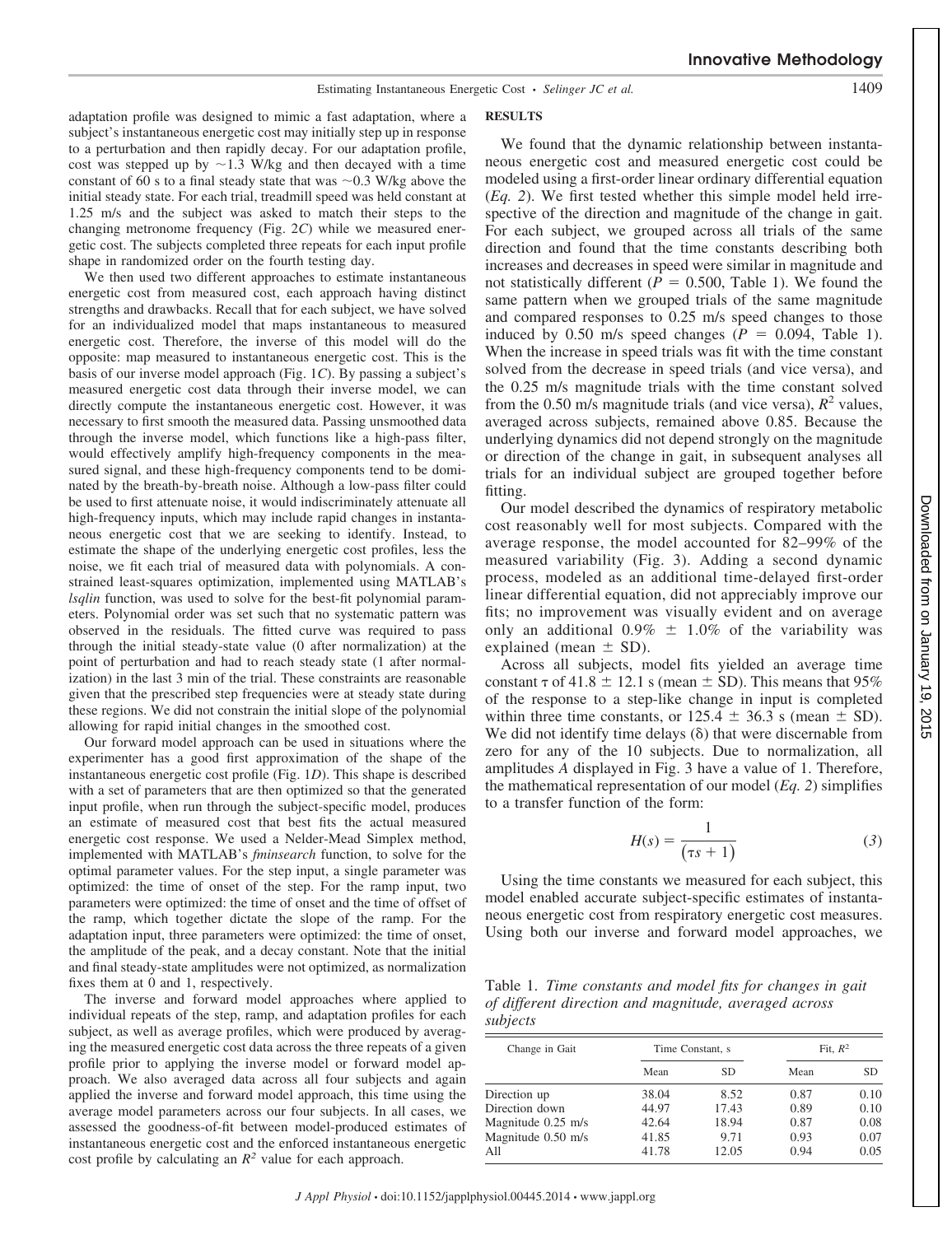were able to produce estimates of instantaneous energetic cost from measured energetic cost that well matched the enforced step, ramp, and adaptation profiles (Table 2 and Fig. 4). For the step and ramp input profiles, both approaches performed ex-



ceptionally well. The  $R^2$  values between the enforced instantaneous energetic cost profile and the model-produced estimates of instantaneous energetic cost were typically greater than 0.9 for individual trials. As a result, averaging measured energetic cost data across the three repeats or across subjects prior to applying either approach did little to improve our estimates of instantaneous energetic cost. Thus, for the step and ramp profiles, it appears possible to accurately estimate instantaneous cost from a single trial of measured energetic cost data. Single trial estimates of instantaneous energetic cost were less accurate for the adaptation profile. Individual trial  $R^2$  values ranged widely from 0.38 to 0.96 and 0.26 to 0.96 for the inverse model approach and forward model approach, respectively. However, averaging measured energetic cost data across the three repeats prior to applying the inverse model or forward model approaches typically resulted in  $R^2$  values above 0.75, while then averaging across all subjects resulted in  $R<sup>2</sup>$  values above 0.85.

# **DISCUSSION**

We found that a simple first-order linear differential equation can approximate transient energetic cost responses during gait. When rapid step-like changes in instantaneous energetic cost were enforced, we observed a single underlying response featuring no discernable delay. On average, subjects took 2 min to reach 95% of the steady-state metabolic cost value, with all but one subject reaching 95% steady state within 3 min. These same underlying dynamics held regardless of the magnitude or direction of the change in gait. Despite the collective effect of many sources of complexity, including mitochondrial dynamics, gas stores, transit delays, and cardiopulmonary control, a simple model explains the transient energetic cost response during walking.

This model allowed us to produce reasonably accurate estimates of instantaneous energetic cost from respiratory cost measures. Our two approaches, the inverse model approach and forward model approach, resulted in similar estimates of instantaneous energetic cost, and compared with our enforced cost profile,  $R^2$  values were typically greater than 0.90. Both methodologies were able to capture rapid changes in instantaneous energetic cost that were prescribed during the step trials, as well as gradual changes and discontinuities that were prescribed during the ramp trials. The poorest estimates of instantaneous energetic cost were found for the adaptation trials, where fitting the rapid decay proved problematic in some trials. These sorts of transient changes in cost are more readily distorted by breath-by-breath noise because there are fewer data points available within the transient period with which to fit model parameters. Our adaption trial decayed to steady state with a time constant of 60 s, which equates to only about 20 breaths. Better estimates may be possible with improved noise

Fig. 3. Modeling the measured energetic cost response. The average measured energetic cost response (black line) to 24 rapid changes in instantaneous energetic cost (gray line) is shown for each subject. The red line illustrates the model that best fits each subject's response. Model time constants  $(\tau)$  and  $R^2$ values for each fit are presented on the right-hand side of each panel. Before we averaged the data, we normalized all instantaneous and measured energetic cost changes to unity by subtracting the initial steady-state values and dividing by the amplitude of the final steady-state values.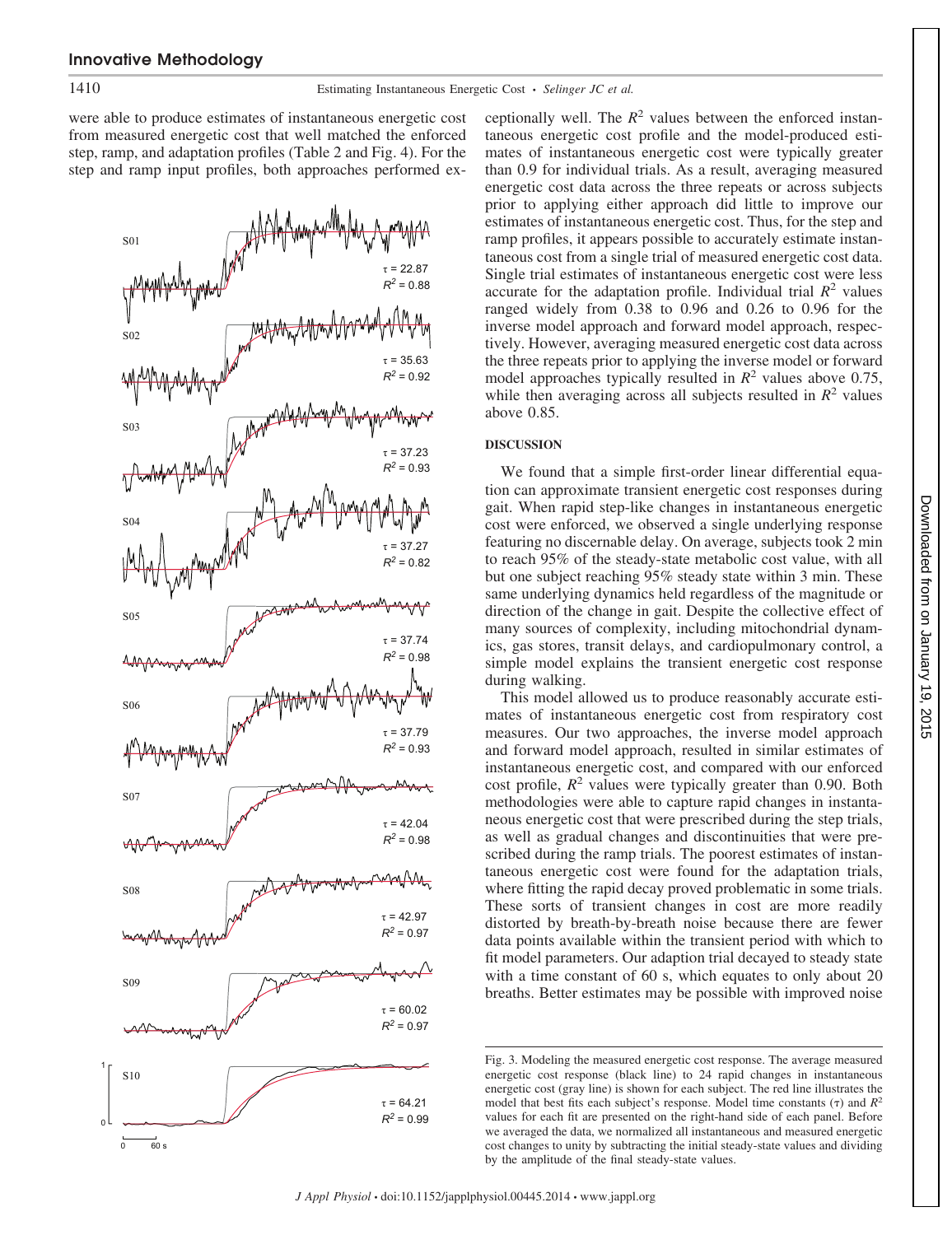| Input | Trial       | S <sub>0</sub> 3 |         | S <sub>05</sub> |         | <b>S07</b> |         | <b>S10</b> |         | All Subjects |         |
|-------|-------------|------------------|---------|-----------------|---------|------------|---------|------------|---------|--------------|---------|
|       |             | Inverse          | Forward | Inverse         | Forward | Inverse    | Forward | Inverse    | Forward | Inverse      | Forward |
| Step  | <b>Best</b> | 0.97             | 0.99    | 0.99            | 0.99    | 0.98       | 0.99    | 0.97       | 0.99    |              |         |
|       | Median      | 0.96             | 0.99    | 0.99            | 0.98    | 0.97       | 0.99    | 0.88       | 0.96    |              |         |
|       | Worst       | 0.98             | 0.92    | 0.94            | 0.87    | 0.94       | 0.93    | 0.83       | 0.74    |              |         |
|       | Average     | 0.98             | 1.00    | 0.99            | 0.99    | 0.98       | 0.98    | 0.96       | 0.92    | 0.98         | 0.97    |
| Ramp  | <b>Best</b> | 0.99             | 1.00    | 0.99            | 1.00    | 0.99       | 0.99    | 0.94       | 1.00    |              |         |
|       | Median      | 0.98             | 1.00    | 0.97            | 0.98    | 0.98       | 0.99    | 0.89       | 0.91    |              |         |
|       | Worst       | 0.86             | 0.79    | 0.89            | 0.93    | 0.98       | 0.99    | 0.69       | 0.60    |              |         |
|       | Average     | 0.97             | 1.00    | 0.99            | 0.99    | 0.99       | 1.00    | 0.87       | 0.99    | 0.97         | 0.98    |
| Adapt | <b>Best</b> | 0.84             | 0.70    | 0.84            | 0.82    | 0.90       | 0.96    | 0.92       | 0.88    |              |         |
|       | Median      | 0.79             | 0.61    | 0.77            | 0.86    | 0.64       | 0.46    | 0.82       | 0.50    |              |         |
|       | Worst       | 0.72             | 0.40    | 0.79            | 0.78    | 0.38       | 0.26    | 0.77       | 0.46    |              |         |
|       | Average     | 0.81             | 0.76    | 0.84            | 0.88    | 0.75       | 0.66    | 0.92       | 0.79    | 0.87         | 0.85    |

Table 2. *R<sup>2</sup> values between the enforced and the model-produced estimates of instantaneous energetic cost for both the inverse model and forward model approach*

 $R<sup>2</sup>$  values from the 3 repeats, for each of the step, ramp, and adaptation input profiles, have been ordered from highest to lowest for each subject. To produce the average value, we averaged the measured energetic cost data across the 3 repeats prior to applying the inverse model or forward model approach. We also averaged across all subjects and all repeats to produce the final two columns of data. Note that *subject S03* has been used as a representative subject in Fig. 4, with the median trials being used as representative individual trials.

removal techniques, improved fitting techniques, or as we found here, through averaging over a greater number of trial repeats or subjects. Overall, the two approaches produced similar and seemingly accurate estimates of instantaneous energetic cost. However, each approach is subject to distinct limitations and requires different assumptions on the part of the user.

The inverse model approach requires little advance knowledge of the underlying instantaneous energetic cost profile, but is greatly complicated by breath-by-breath noise. High-frequency components of breath-by-breath variability in measured energetic cost are effectively amplified when passed through the model inverse, obscuring estimated instantaneous energetic cost. To reduce their contribution, while retaining our ability to fit fast-changing inputs, we first fit the noisy metabolic cost data using a polynomial. We constrained the polynomial to pass through an initial steady-state value at the point of perturbation, and to reach steady state at the end of the trial. For an experimenter, these constraints require that the protocol be designed such that the subject begins and ends in steady state. (These particular constraints are not universal for every experimental paradigm; researchers should identify whatever constraints on the measured data are imposed by the experimental paradigm and use them to their fitting advantage.) Although we made no assumptions about the shape of the profile between the beginning and end steady-state regions, complex profiles would not be fit well by a low-order polynomial. In such situations higher-order polynomials, splined polynomials, or altogether different functions may be necessary to accurately fit the measured energetic cost profiles. This will inevitably introduce subjectivity, as the experimenter will be required to make decisions about what profile changes are "true" and what is simply "noise."

Estimating instantaneous energetic cost using the forward model approach requires some advance knowledge of the profile shape. This knowledge may be based on the study design or additional measurements. For example, if the study design calls for a novel force to be rapidly applied to a limb, one may reasonably assume an abrupt increase in instantaneous energy use followed by an exponential decay as the subject adapts to the new force. One need not know the timings and

magnitudes of the initial increase and subsequent decay as the forward approach employs optimization to estimate their values. Alternatively, one may deduce the profile shape from a measured physiological variable, such as the time course of adjustments to step frequency or muscle activity. It is also possible that the experimenter has a range of hypotheses about what the input profile shape may be. These hypotheses can be evaluated by optimizing each candidate input profile and testing which one provides the best fit. To illustrate this, we fit optimal step, ramp, and adaptation profiles to each of the three responses and found that each response was best fit by its respective profile shape (e.g., the enforced ramp was best fit by a ramp profile). Because the experimenter must make assumptions about the underlying profile shape, the forward approach introduces a bias based on the experimenter's expectations. Moreover, there may be situations where the experimenter does not have a reasonable first approximation of the input profile shape.

In addition to the approach-specific limitations described above, there are four more general limitations to our methodology and analysis. First, we treat our enforced instantaneous energetic cost profiles as a gold standard to which we compare our model estimates. Although we attempted to enforce a specific cost profile by controlling walking speed and step frequency, other uncontrolled gait parameters, for example stance time or muscle activity, may have caused instantaneous energetic cost to deviate from our desired input profile. As a consequence, our estimates may be better or worse than presented. Second, the identified model and its average parameters only apply to adult humans. Differences in size and phylogenetic history are both likely to alter the dynamic relationship of other animals from that in adult humans. Similarly, the identified model and its average parameters only apply to walking. While we found that a single process accurately captures the identified dynamic relationship between instantaneous and measured energetic cost, Whipp and colleagues have found that there are two important processes in particular cycling conditions, perhaps reflecting a difference in cardiopulmonary control between the two tasks (39, 40). A fourth limitation of our model is that it can only be applied to walking tasks within the tested metabolic cost range. At metabolic rates above 5

Downloaded from on January

 $-10$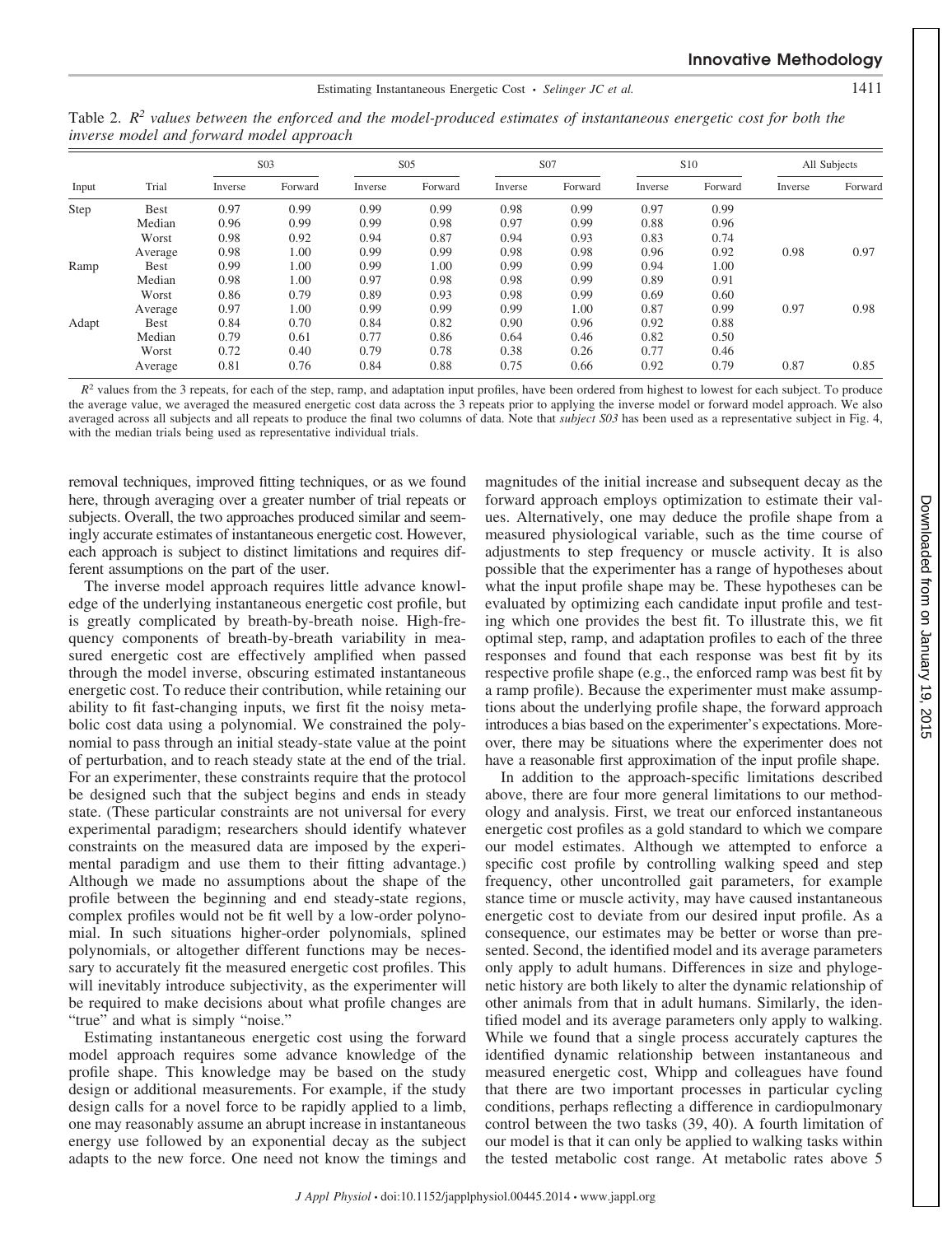W/kg, many subjects may breach the anaerobic threshold, causing oxygen stores to be depleted faster than they can be replenished and rendering our measured energetic cost a poor estimate of the underlying instantaneous energetic cost. At



metabolic rates below 1.5 W/kg it is possible that more complex dynamics exist at the onset of exercise, as first described by Whipp and colleagues (39). Overall, our exact model can be used to estimate instantaneous energetic cost of walking at metabolic rates ranging from 1.5 to 5 W/kg, which, under natural conditions, corresponds to walking speeds ranging from 0.75 to 1.75 m/s. Outside of this range, care should be taken to first identify the underlying dynamic relationship between instantaneous and measured energetic cost before applying our inverse or forward model approach. Within the constraints imposed by these limitations, there is still considerable flexibility with regard to what tasks can be used to identify the model between instantaneous and measured energetic cost; rapid changes in speed and step frequency are convenient, but not necessary. The most important feature is that the dynamics underlying the energetics of the non-steadystate tasks of interest should not be appreciably different from those underlying the tasks used to identify the model. In other words, the mitochondrial dynamics, body transit delays, and respiratory control mechanisms, but not necessarily the biomechanical task, need to be the same or similar between the tasks.

Our methodology may prove useful for both post hoc and real-time estimation of energetic cost. Its accuracy benefits from a personalized model for each subject, but for some situations, it may suffice to use the average dynamic model identified in the current experiments. As an initial test of this possibility, we simulated measured energetic cost to an adaptation input profile for a subject with an exceptionally slow time constant of 60 s. We then compared instantaneous cost estimates using this subject-specific time constant to that obtained if we assumed our average time constant (42 s). Using the average time constant still made it clear that instantaneous cost adapted by demonstrating the characteristic rapid increase followed by a slower decay. As to be expected,  $R^2$  values dropped when using the average time constant, but over 80% of the variability was still explained. This general model is particularly useful because it allows experimenters to return to previously measured energetic cost data and estimate instantaneous energetic cost without the need for a subject-specific model of cost dynamics. Another use for the identified dynamic model is real-time estimation of instantaneous cost. Kalman filters, and similar algorithms, leverage dynamic models of the system to help correct for noise and delays (11, 28). Real-time estimates of instantaneous energetics may prove useful for biofeedback, manipulating gait training based on energetic cost, or simply for online determination of when a research subject has reached steady state.

Fig. 4. Estimating changes in instantaneous energetic cost for step (*A*), ramp (*B*), and adaptation (*C*) input profiles. The enforced instantaneous energetic cost (input, left panel) and measured energetic cost responses (output, right panel) are shown in black. The red lines represent estimates from the inverse model approach, and the blue lines represent estimates from the forward model approach. For some conditions, the lines illustrating the estimates obscure the black line input profiles. The first row of data is from a single representative trial for a representative subject (*S03*). The second row of data has been averaged across the three repeats for the same representative subject. The third row contains data averaged across the three repeats and four subjects.  $R^2$  values calculated between the enforced instantaneous energetic cost profiles and the inverse model approach estimates of muscle energy use are shown in red text, while that for the forward model approach estimates are shown in blue text. The normalized *Y*-axis scale represents a change in energetic cost of  $\sim$  1 W/kg.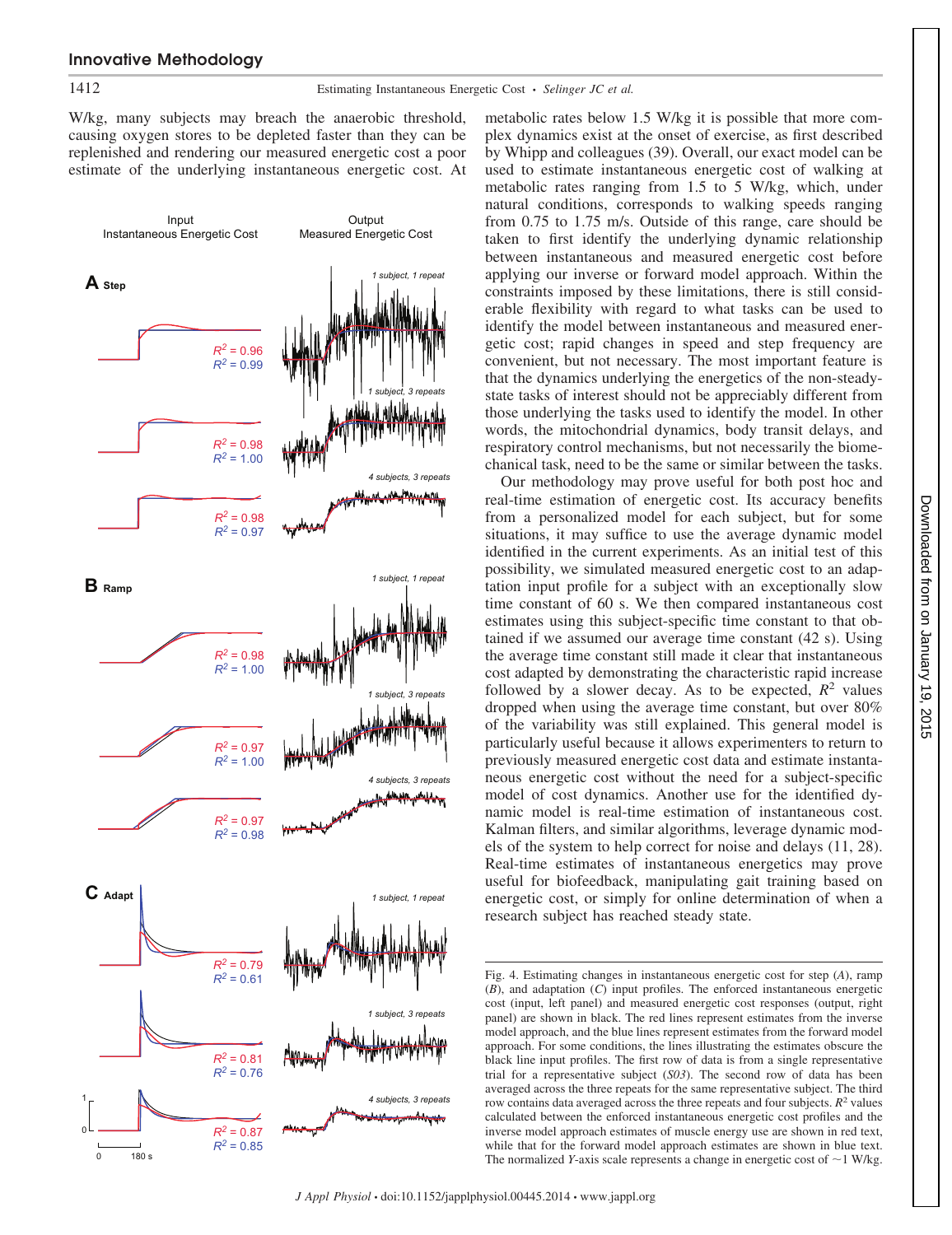# **Innovative Methodology**

An ability to assess instantaneous energetic cost during non-steady gait could unveil new insights into walking. People rarely experience metabolic steady-state conditions; less than 1% of real-world walking bouts last the requisite 5 min (23). The fields of locomotor adaptation and learning aim to shift our scientific focus from the steady state to this real-world behavior. Energetic concepts such as economy, efficiency, and least effort are often used to explain adaptations to novel environments or tasks. Yet, as researchers work to understand the neuronal circuitry involved in gait adaptation, and quantify the time scales over which adaptation occurs, they have been unable to effectively make direct comparisons to energetic cost during the adaptation itself. An understanding of the role of energy use may help us understand how we adapt to changing environments, how we compensate for injury or motor control deficits, and how we learn new tasks. By presenting a methodology for assessing instantaneous energetic cost during adaptation and other non-steady-state gait conditions, we aim to provide our field with a tool with which we can investigate previously unanswerable questions.

# **APPENDIX**

Identifying an appropriate model between instantaneous and measured energetic cost is a first and critical step when using both our inverse and forward model approach. When designing the experiments for identifying the model, users need to know how confident they need to be in the identified model parameters, and the number of trial repeats required to achieve this level of confidence. That is, does one need to know the time constant within 1 s or 10 s of its actual value to accurately estimate instantaneous energetic cost? And, to achieve the appropriate accuracy in estimating the time constant, does one need a small number of trials or a prohibitively large number of trials?

To address the first question, we simulated the measured energetic cost to step, ramp, and adaptation input profiles for hypothetical subjects with time constants over the range of time constants that we measured in our subjects (20, 40, and 60 s). We constructed the simulated data for a particular combination of input profile and time constant by passing the profile through our model (*Eq. 3*), parameterized with the time constant, then added white noise to reflect breath-by-breath noise, and finally downsampled the signal to a desired breathing frequency. We then applied the inverse and forward model approaches and compared the  $\overline{R}^2$  values found for instantaneous cost estimates from the time constant used to simulate the data (i.e., actual time constant) to that obtained if the time constant deviated by different amounts (i.e., estimated time constant). We used deviations of  $\pm 2$ ,  $\pm 5$ ,  $\pm 10$ ,  $\pm 15$ , and  $\pm 20$  s. As the difference in  $R^2$ values will depend upon the particular random breath-by-breath variability used in each simulation, we employed a standard bootstrap Monte Carlo procedure and repeated this process 100 times to estimate the average difference in goodness-of-fit between the actual time constant and the estimated time constant (13). We found that across all time constants, the goodness-of-fit did not depend strongly on the accuracy of the time constant, the level of noise, or the breathing frequency within the range of these parameter values that we measured in our subjects. Rather, the required confidence in the time constant can depend strongly on the shape of the input profile. Profiles with impulse-like characteristics, such as the adaptation input profile, are much more affected by errors in the time constant than a more gradual profile such as the ramp. For example, when the estimated time constant was 15 s longer than the actual time constant of 40 s, the average  $R^2$  value dropped from 0.96 to 0.87 for the adaptation input profile. The same error in time constant had almost no effect on the *R*<sup>2</sup> for the ramp input profile. As a conservative guideline, we recommend designing the identification experiments to have the 95% confidence level of the time constant be within 5 s. If attempting to fit input profile shapes that differ from those we have tested, we recommend using the range of subject data from Table 3 to simulate the output metabolic power response, allowing one to run their own simulation to determine the desired level of confidence in a subject's time constant.

To determine the number of trial repeats required to achieve that confidence, we leveraged the work of Lamarra and colleagues (15) who addressed precisely this question for the purpose of identifying the time constants underlying gas kinetics during stationary cycling. In brief, their method uses Monte Carlo simulations to estimate the confidence interval for a given model parameter. This is dependent on both the experimental design, including factors such as the number of trial repeats and the magnitude of the induced change in metabolic power, as well as particular subject characteristic, including their time constant, variability in measured metabolic power, and breathing frequency. We modified their analysis by using our measured ranges for changes in steady-state metabolic power, time constants, variability in metabolic power, and breathing frequency (Table 3), as these are more typical for walking than the values used in the original analysis. We found that the number of trial repeats (*n*) was largely insensitive to changes in time constant  $(τ)$  within the ranges of time constants we measured in our experiments. Consequently, we chose a single value

Table 3. *Each subjects' time constant, SD in breath-by-breath metabolic power, breathing frequency, and net metabolic power across the range of walking speeds tested*

|                        | Time Constant, s | Metabolic Power<br>$SD$ , $W/kg*$ | Breathing Frequency,<br>breaths/min)* | Net Metabolic Power, W/kg |            |                    |                   |            |
|------------------------|------------------|-----------------------------------|---------------------------------------|---------------------------|------------|--------------------|-------------------|------------|
| Subject                |                  |                                   |                                       | $0.5$ m/s                 | $1.00$ m/s | $1.25 \text{ m/s}$ | $1.5 \text{ m/s}$ | $1.75$ m/s |
| SO <sub>1</sub>        | 22.87            | 0.93                              | 25                                    | 1.32                      | 1.62       | 2.29               | 3.12              | 4.44       |
| <i>SO2</i>             | 35.63            | 0.77                              | 25                                    | 1.78                      | 2.21       | 2.89               | 3.81              | 5.29       |
| SO <sub>3</sub>        | 37.23            | 0.47                              | 30                                    | 1.52                      | 1.99       | 2.50               | 3.33              | 4.60       |
| S04                    | 37.27            | 0.78                              | 19                                    | 1.46                      | 2.03       | 2.26               | 3.01              | 3.95       |
| <i>SO5</i>             | 37.74            | 0.34                              | 22                                    | 1.59                      | 1.94       | 2.49               | 3.34              | 4.97       |
| <i>SO6</i>             | 37.79            | 0.51                              | 26                                    | 2.35                      | 2.91       | 3.38               | 4.35              | 6.31       |
| <i>SO7</i>             | 42.04            | 0.31                              | 20                                    | 1.68                      | 2.07       | 2.63               | 3.54              | 5.32       |
| <i>SO8</i>             | 42.97            | 0.34                              | 20                                    | 2.35                      | 2.79       | 3.37               | 4.16              | 5.85       |
| <i>SO</i> <sup>9</sup> | 60.02            | 0.32                              | 17                                    | 1.24                      | 1.60       | 2.30               | 3.54              | 5.21       |
| <i>S10</i>             | 64.21            | 0.19                              | 11                                    | 1.53                      | 2.02       | 2.54               | 3.36              | 4.67       |
| Mean                   | 41.78            | 0.49                              | 22                                    | 1.68                      | 2.12       | 2.67               | 3.56              | 5.06       |
| <b>SD</b>              | 12.05            | 0.25                              |                                       | 0.39                      | 0.43       | 0.42               | 0.43              | 0.69       |

These data can be used to simulate an expected output metabolic cost response, allowing one to assess the required confidence in a subject's time constant and the resulting number of trial repeats required to achieve this confidence. \*These values have been reported for a walking speed of 1.25 m/s. On average, SD in metabolic power increases as walking speed increases at a rate of  $0.31$ (W/kg)/(m/s) and breathing frequency increases at a rate of 3.3 (breaths/min)/(m/s).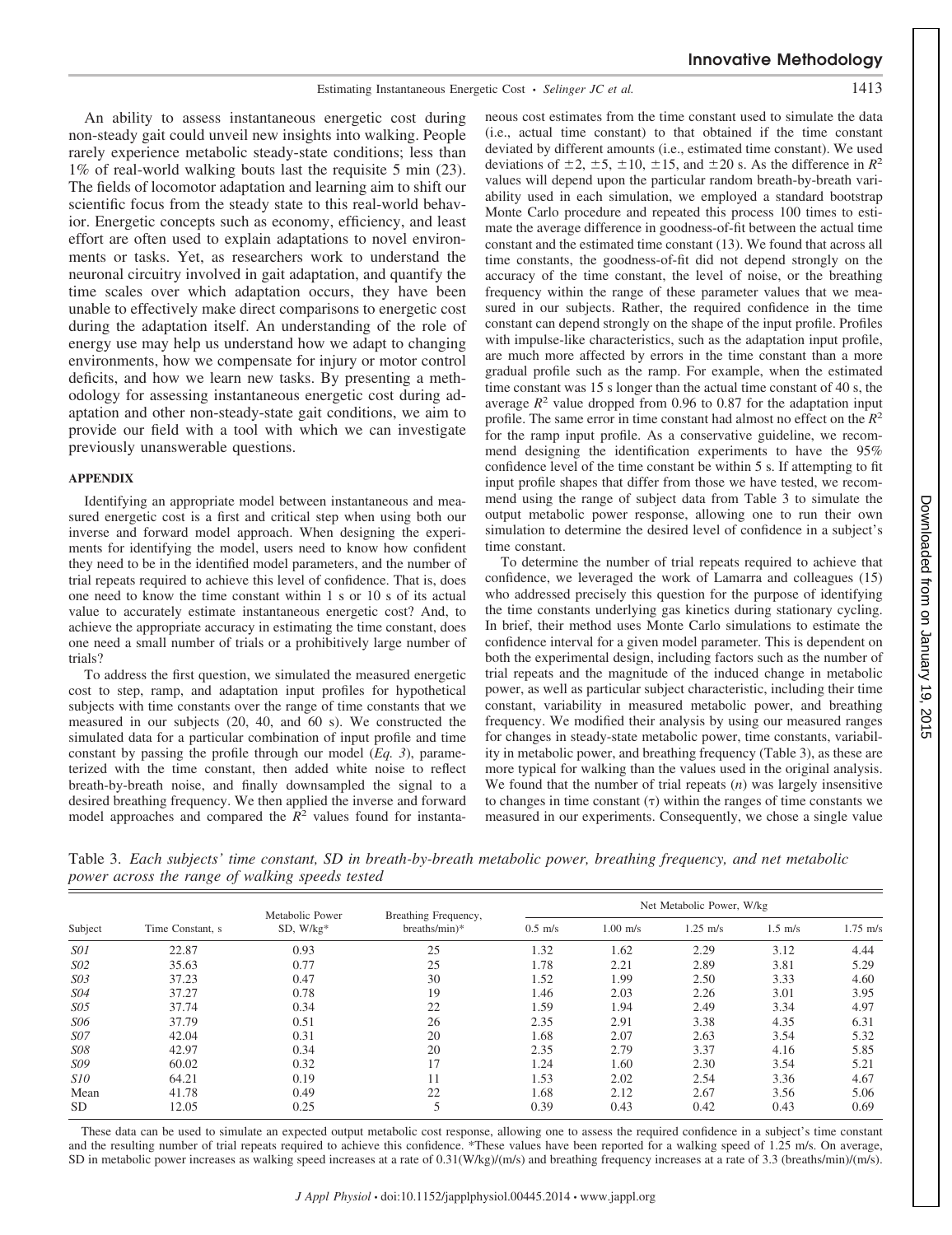Table 4. *Simplified lookup table for the number of repeats (n) required to approximate with a 95% confidence interval of 5 s across a range of breath-by-breath noise levels and breathing frequencies*

| Metabolic<br>Power<br>SD, W/kg |      | Breathing Frequency, breaths/min |      |      |      |  |  |  |  |
|--------------------------------|------|----------------------------------|------|------|------|--|--|--|--|
|                                | 10   | 15                               | 20   | 25   | 30   |  |  |  |  |
| 0.1                            | 0.4  | 0.3                              | 0.2  | 0.1  | 0.1  |  |  |  |  |
| 0.2                            | 1.6  | 1.1                              | 0.8  | 0.6  | 0.5  |  |  |  |  |
| 0.3                            | 3.5  | 2.3                              | 1.7  | 1.4  | 1.1  |  |  |  |  |
| 0.4                            | 6.1  | 4.1                              | 3.1  | 2.4  | 2.1  |  |  |  |  |
| 0.5                            | 9.5  | 6.3                              | 4.8  | 3.8  | 3.2  |  |  |  |  |
| 0.6                            | 13.6 | 9.1                              | 7.0  | 5.5  | 4.7  |  |  |  |  |
| 0.7                            | 18.4 | 12.3                             | 9.5  | 7.5  | 6.4  |  |  |  |  |
| 0.8                            | 24.0 | 16.0                             | 12.4 | 9.8  | 8.4  |  |  |  |  |
| 0.9                            | 30.3 | 20.2                             | 15.7 | 12.4 | 10.7 |  |  |  |  |

 $\tau$  is assumed to be near 40 s and the change in metabolic power ( $\Delta W$ ) is 1.5 W/kg. Values are reported to 1 decimal place to facilitate accurate scaling of these numbers when applying *Eq. 4*.

of  $\tau$  (40 s) to test the effect on trial repeats of breathing frequency and variability in metabolic power. Table 4 presents the results of this analysis as well as serving as a simplified look-up table for estimating the number of trial repeats across a range of subject characteristics for a nominal change in metabolic power of 1.5 W/kg (about that which would be seen if walking required speed increased from 1.00 to 1.5 m/s). As described by Lamarra et al. (15), the following formula can be used to determine *n* for a different change in metabolic power  $(\Delta W_{\text{new}})$ :

$$
n_{\text{new}} = n_{\text{table}} \left( \frac{\Delta W_{\text{table}}}{\Delta W_{\text{new}}} \right)^2 \tag{4}
$$

where  $\Delta W_{\text{table}}$  has a value of 1.5 W/kg and  $n_{\text{table}}$  is determined from Table 4 based on subject breath-by-breath noise and breathing frequency. Intuitively, the number of required trial repeats decreases as the signal-to-noise ratio increases, either through a higher signal due to larger changes in metabolic power or lower noise due to smaller subject variability in metabolic power, and when breathing frequency increases, thereby yielding more information on which to fit the model. As an example calculation, if we determine a subject has a breath-by-breath standard deviation in metabolic power of 0.5 W/kg and a breathing frequency of 20 breaths/min from a short steady-state walking trial, and we are going to subject them to a change in metabolic power of  $\sim$ 1.5 W/kg, we would require 5 repeats to determine their  $\tau$  with a 95% confidence interval of  $\pm$ 5 s. If we were only going to subject them to a 1 W/kg change in metabolic power, *Eq. 4* indicates that we would need 11 trial repeats to determine the time constant to the same accuracy. It is worth noting that this method is very convenient: the number of trial repeats required to determine a subject's time constant can be estimated by making a small number of measurements (breathing frequency and variability in breath-bybreath metabolic cost) during a single steady-state trial.

# **ACKNOWLEDGMENTS**

We thank M. Srinivasan, C.D. Remy, W. Felt, D.C. Clarke, and the Locomotion Lab for helpful insights that greatly improved this manuscript.

# **GRANTS**

This work was supported by a Vanier Canadian Graduate Scholarship (J. C. Selinger) and U.S. Army Research Office Grant W911NF-13-1-0268 (J. M. Donelan).

# **DISCLOSURES**

No conflicts of interest, financial or otherwise, are declared by the author(s).

### **AUTHOR CONTRIBUTIONS**

Author contributions: J.C.S. and J.M.D. conception and design of research; J.C.S. performed experiments; J.C.S. analyzed data; J.C.S. and J.M.D. interpreted results of experiments; J.C.S. prepared figures; J.C.S. drafted manuscript; J.C.S. and J.M.D. edited and revised manuscript; J.C.S. and J.M.D. approved final version of manuscript.

### **REFERENCES**

- 1. **Brockway JM.** Derivation of formulae used to calculate energy expenditure in man. *Hum Nutr Clin Nutr* 41: 463–471, 1987.
- 2. **Brooks GA, Fahey TD, White TP.** *Exercise Physiology: Human Bioenergetics and Its Applications*. McGraw-Hill, 2004.
- 3. **Dickinson MH.** How animals move: an integrative view. *Science* 288: 100 –106, 2000.
- 4. **Donelan JM, Shipman DW, Kram R, Kuo AD.** Mechanical and metabolic requirements for active lateral stabilization in human walking. *J Biomech* 37: 827–835, 2004.
- 5. **Fisher SV, Gullickson G.** Energy cost of ambulation in health and disability: a literature review. *Arch Phys Med Rehabil* 59: 124 –133, 1978.
- 6. **Hardin EC, van den Bogert AJ, Hamill J.** Kinematic adaptations during running: effects of footwear, surface, and duration. *Med Sci Sports Exerc* 36: 838 –844, 2004.
- 7. **Hogan MC.** Fall in intracellular Po<sub>2</sub> at the onset of contractions in *Xenopus* single skeletal muscle fibers. *J Appl Physiol* 90: 1871–1876, 2001.
- 8. **Holt KG, Hamill J, Andres RO.** Predicting the minimal energy costs of human walking. *Med Sci Sports Exerc* 23: 491–498, 1991.
- 9. **Holt KG, Jeng SF, Ratcliffe R, Hamill J.** Energetic cost and stability during human walking at the preferred stride frequency. *J Mot Behav* 27: 164 –178, 1995.
- 10. **Israel JF, Campbell DD, Kahn JH, Hornby TG.** Metabolic costs and muscle activity patterns during robotic- and therapist-assisted treadmill walking in individuals with incomplete spinal cord injury. *Phys Ther* 86: 1466 –1478, 2006.
- 11. **Kalman RE.** A new approach to linear filtering and prediction problems. *J Basic Eng* 82: 35–45, 1960.
- 12. **Knapik J, Harman E, Reynolds K.** Load carriage using packs: a review of physiological, biomechanical and medical aspects. *Appl Ergon* 27: 207–216, 1996.
- 13. **Kroese DP, Taimre T, Botev ZI.** Statistical analysis of simulation data. In: *Handbook of Monte Carlo Methods*. Wiley, 2011, p. 301–345.
- 14. **Krustrup P, Jones AM, Wilkerson DP, Calbet JAL, Bangsbo J.** Muscular and pulmonary  $O_2$  uptake kinetics during moderate- and highintensity sub-maximal knee-extensor exercise in humans. *J Physiol* 587: 1843–1856, 2009.
- 15. **Lamarra N, Whipp BJ, Ward SA, Wasserman K.** Effect of interbreath fluctuations on characterizing exercise gas exchange kinetics. *J Appl Physiol* 62: 2003–2012, 1987.
- 16. **Lamarra N, Whipp BJ, Ward SA, Wasserman K.** Effect of interbreath fluctuations on characterizing exercise gas exchange kinetics. *J Appl Physiol* 62: 2003–2012, 1987.
- 17. **Legg SJ, Ramsey T, Knowles DJ.** The metabolic cost of backpack and shoulder load carriage. *Ergonomics* 35: 1063–1068, 1992.
- 18. **McLean JA, Tobin G.** *Animal and Human Calorimetry*. *Cambridge* University Press, 1987.
- 19. **Minetti AE, Ardigò LP, Saibene F.** Mechanical determinants of gradient walking energetics in man. *J Physiol* 472: 725–735, 1993.
- 20. **Minetti AE, Capelli C, Zamparo P, di Prampero PE, Saibene F.** Effects of stride frequency on mechanical power and energy expenditure of walking. *Med Sci Sports Exerc* 27: 1194 –1202, 1995.
- 21. **Müller T, Lauk M, Reinhard M, Hetzel A, Lücking CH, Timmer J.** Estimation of delay times in biological systems. *Ann Biomed Eng* 31: 1423–1439, 2003.
- 22. **Myers J, Walsh D, Sullivan M, Froelicher V.** Effect of sampling on variability and plateau in oxygen uptake. *J Appl Physiol* 68: 404 –410, 1990.
- 23. **Orendurff MS, Schoen JA, Bernatz GC, Segal AD, Klute GK.** How humans walk: bout duration, steps per bout, and rest duration. *J Rehabil Res Dev* 45: 1077–1090, 2008.
- 24. **Poole DC.** Oxygen's double-edged sword: balancing muscle O<sub>2</sub> supply and use during exercise. *J Physiol* 589: 457–458, 2011.